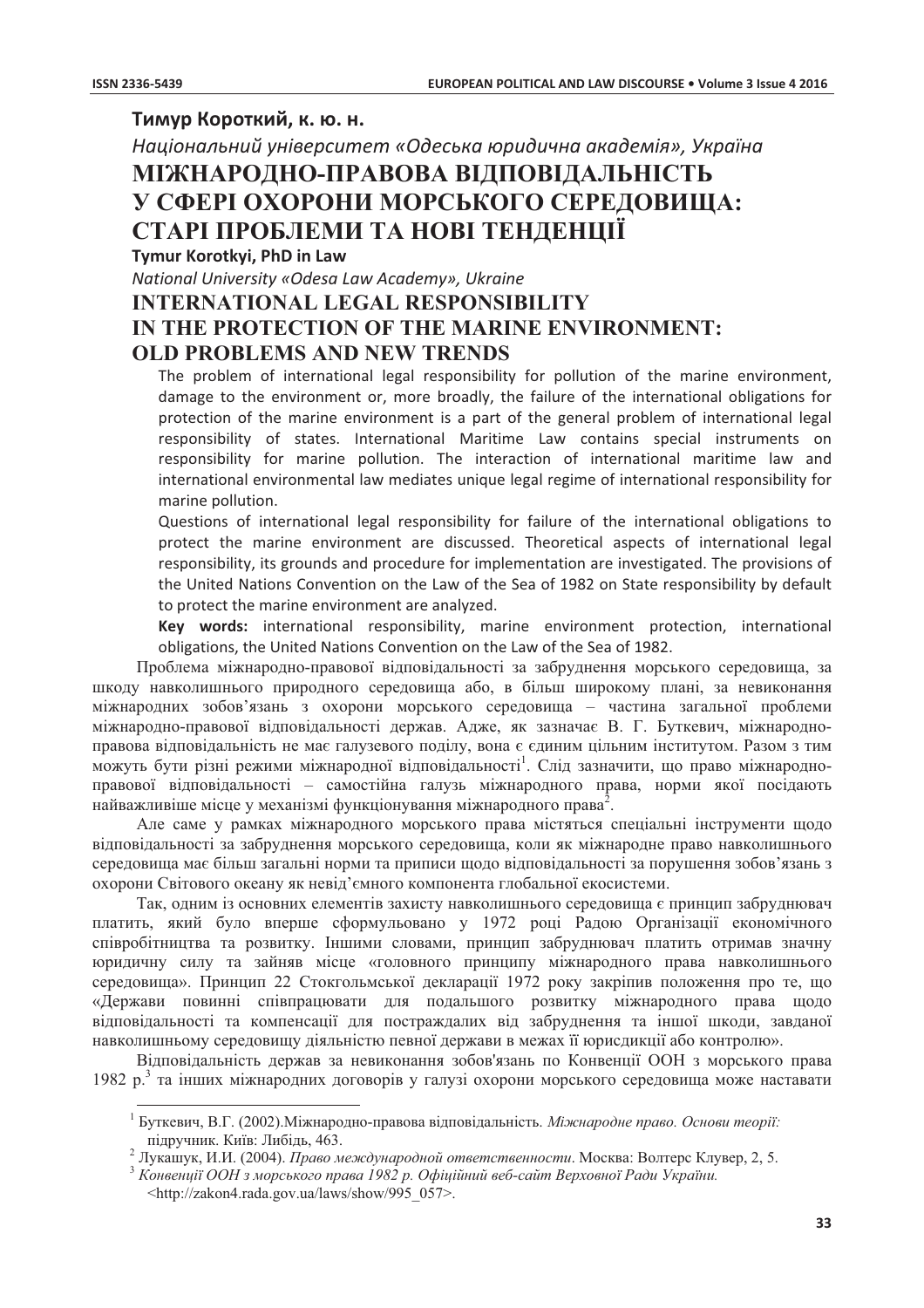відповідно до правил про відповідальність держав за міжнародно-протиправні діяння, кодифікованих у Статтях про відповідальність держав за міжнародно-протиправні діяння. Згідно з п. 1 ст. 235 Конвенції 1982 р., на держави покладається виконання їхніх міжнародних зобов'язань шодо захисту і збереження морського середовища. Вони несуть відповідальність відповідно до міжнародного права (виділено нами, Т.К.).

Тому саме взаємодія цих трьох галузей міжнародного права опосередковує унікальний правовий режим міжнародної відповідальності за забруднення морського середовища.

1. Міжнародно-правову відповідальність як правову категорію можна умовно поділити на три типи відповідальності. Як зазначає Л. В. Сперанська, такий розподіл зручний з точки зору юридичного аналізу проблеми відповідальності і цілком відповідає реаліям, що склалися в міжнародно-правових відносинах держав<sup>1</sup>. І. І. Лукашук звертає увагу на те, що в ході роботи Комісії міжнародного права ООН склалося два поняття відповідальності, що належать до двох її типів (видів). До першого належить відповідальність за міжнародні протиправні діяння. До другого – відповідальність за шкідливі наслідки дій, не заборонені міжнародним правом<sup>2</sup>. Перший тип відповідальності знайшов широке підтвердження у доктрині та міжнародно-правовій практиці. Про це свідчать і Статті про відповідальність держав за міжнародно-протиправні діяння.

Другий тип відповідальності - відповідальність за шкідливі наслідки дій, не заборонені міжнародним правом<sup>3</sup> (відповідальність за правомірну діяльність, або відповідальність за ризик).

В англомовній практиці для позначення міжнародної відповідальності використовують два терміни – «responsibility» и «liability»<sup>4</sup>. Згідно зі сформованою концепцією, яка знайшла визнання і у міжнародній практиці, відповідальність (responsibility) полягає у матеріальній відповідальності (liability) держави за свої протиправні дії<sup>5</sup>. Так, згідно зі ст. 235 Конвенції 1982 р., «держави повинні співпрацювати ... у подальшому розвитку міжнародного права, зокрема, що стосується відповідальності (responsibility) та матеріальної відповідальності (liability) для визначення розміру збитків та відшкодування...». Так, відповідно до ст. 235 Конвенції 1982 року, «держави повинні співпрацювати ... в подальшому розвитку міжнародного права, зокрема, це відноситься до відповідальності (responsibility) і матеріальної відповідальності (liability) для визначення розміру збитку і відшкодування ...». Таким чином, мова йде про два типи відповідальності, що знаходить відображення у кодифікації норм про міжнародну відповідальність.

Проте тільки на основі негативної відповідальності неможливо виникнення і реалізація охоронних відносин, які складають поняття міжнародно-правової відповідальності держав у традиційному розумінні цієї категорії. Не виділяючи як окремий тип (вид) міжнародної відповідальності позитивну відповідальність, І. І. Лукашук зазначає, що нині зростаюче значення набуває позитивна відповідальність, тобто відповідальність за досягнення поставленої правом мети<sup>6</sup>. Тим паче, що міжнародне право багате на документи, які широко використовують саме це поняття. Наприклад, у Конвенції 1982 р. та інших міжнародних угодах у більшості випадків відсутні положення про конкретні види відповідальності держав, і в основному йдеться саме про позитивну відповідальність. На наш погляд, і в сенсі позитивної відповідальності сформульована ст. 192 Конвенції 1982 р. «Держави зобов'язані захишати і зберігати морське середовище»; на держави покладається виконання їхніх міжнародних зобов'язань щодо захисту і збереження морського

<sup>&</sup>lt;sup>1</sup> Сперанская, Л.В. (1984). Международно-правовая ответственность государств за загрязнение Мирового океана (некоторые теоретические аспекты. Москва: Наука, 9.

<sup>2</sup> Лукашук, И.И. (2004). Право международной ответственности. Москва: Волтерс Клувер, 22.

<sup>3</sup> Лукашук, И.И. (2004). Право международной ответственности. Москва: Волтерс Клувер, 22.

 $43$  пього приводу О. В. Залорожній та М. О. Мелвелева пишуть, що у юриличній літературі розрізняються два види/рівні міжнародно-правової відповідальності держав: відповідальність за порушення обов'язку згідно з нормами міжнародного права (англ. – responsibility) і відповідальність за шкілливі наслілки неправомірних лій, які спричинили матеріальні збитки (англ. – liability). Деякі автори вважають, що у першому випадку мова йде про позитивну відповідальність, а в другому – про негативну. Необхідно, однак, зазначити, що в англомовній доктрині не існує єдиної думки з приводу сутності понять responsibility і liability. Різні автори застосовують ці терміни по-різному. Див.: Задорожній, О.В. (2010). Відповідальність у міжнародному праві навколишнього середовища. Міжнародне право навколишнього середовища. Київ: Видав. дім «Промені», 187.

 $\overline{5}$ Див.: Лукашук, И.И. (2004). Право международной ответственности. Москва: Волтерс Клувер, 22; Anzilotti, D. (1906). Responsibilité internationale des Etats... RGDIP, vol. 8, 1-2.

<sup>&</sup>lt;sup>6</sup> Лукашук, И.И. (2004). Право международной ответственности. Москва: Волтерс Клувер, 12.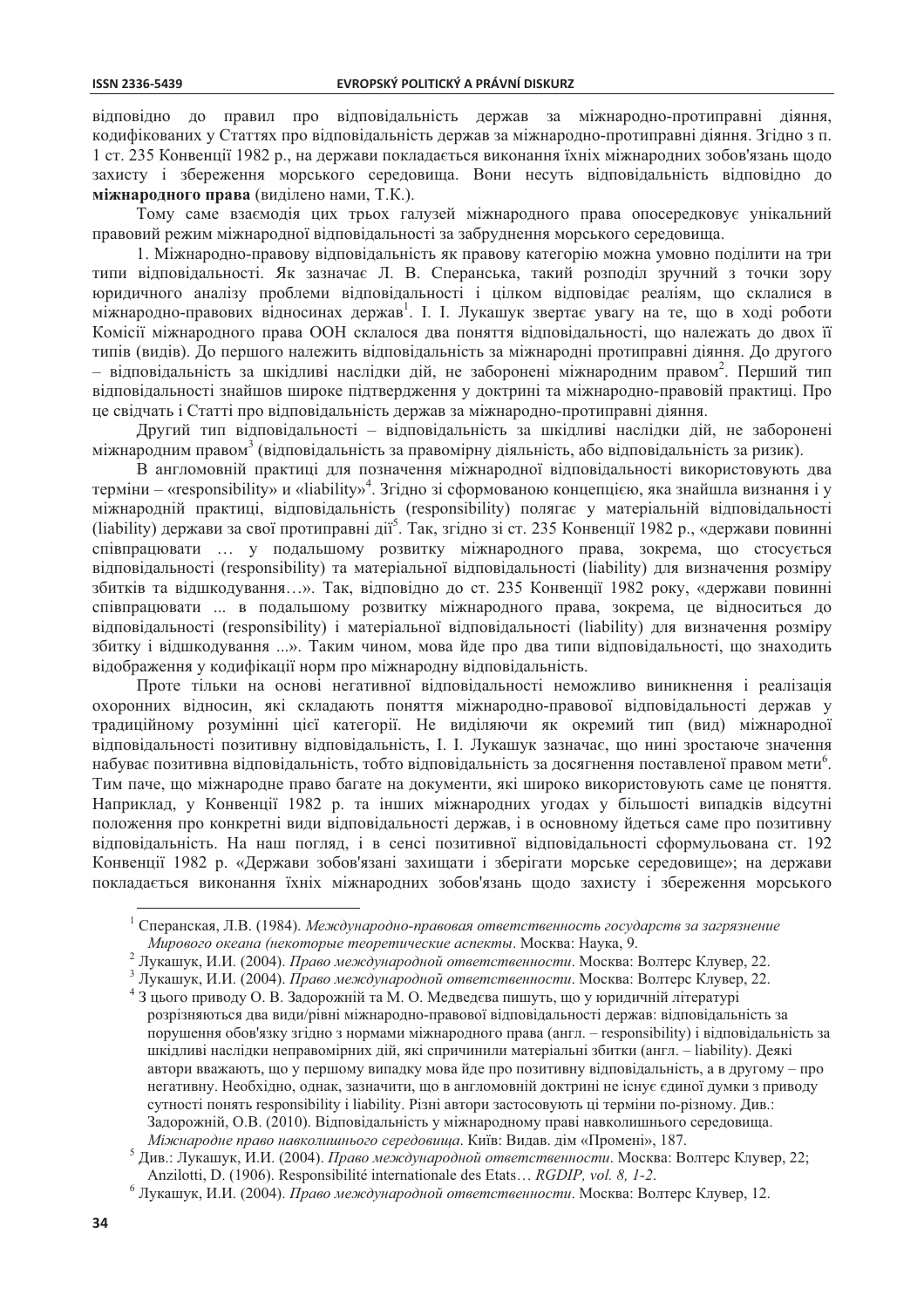середовища (п. 1 ст. 235 Конвенції 1982 р.). Характеризуючи положення ст. 192, К. Хакапаа вказує, що ця основоположна норма відображає головне завдання - закласти основи режиму загальної боротьби із забрудненням: всі держави, незалежно від розміру їх території, географічного положення або особливих національних інтересів, повинні нести відповідальність за запобігання, скорочення і збереження під контролем забруднення морського середовища<sup>1</sup>. У цій цитаті, на наш погляд, мова йде саме про позитивну відповідальність.

Безперечно, позитивна відповідальність радше філософсько-юридична категорія, яка виявляється насамперед у належній поведінці держав і досягненні відповідного результату (наприклад, виробленні нових норм)<sup>2</sup>. Не можна не погодиться з думкою В. А. Василенка про те, що позитивна відповідальність логічно проявляється в утвердженні в міжнародному праві негативної відповідальності<sup>3</sup>.

Таким чином, при розгляді проблематики відповідальності у міжнародному праві за забруднення морського середовища необхідно керуватися комплексним підходом, розглядаючи як єдину систему, включаючи позитивну відповідальность, різні режими та інститути відповідальності, що забезпечують єдину мету - захист і збереження морського середовища.

2. Починаючи з кінця 60-х і на протязі 70-х рр. XX століття, внаслідок як постійного посиленого навколишнього середовища взагалі, так і окремих випадків катастрофічного забруднення морського середовища, міжнародна правова система почала реагувати на проблему забруднення морського середовища в рамках двох режимів: міжнародного права навколишнього середовища та міжнародного морського права. Катастрофа танкера «Торрі Каньйон», яка сталася у березні 1967 р., продемонструвала можливий розмір завданої шкоди,<sup>4</sup> та актуалізувала питання щодо відповідальності та відшкодовування за завдані збитки. Варто зазначити, що як міжнародне право навколишнього середовища та міжнародне морське право містять концепції, що встановлюють механізми відповідальності та компенсації.

Проблема відповідальності в міжнародному праві навколишнього середовища досить широко досліджувалася. Варто відмітити роботи: В. М. Абдрашитова та В. М. Гузенко<sup>5</sup>, Дж Абі-Саад (G. Abi-Saab)<sup>6</sup>, Б. Ш. Белалової<sup>7</sup>, Д. С. Бокланд<sup>8</sup>, О. Воробйової<sup>9</sup>, Б. Грефрез (В. Graefrath)<sup>10</sup>, П. М. Дюпюї (Р.-М. Dupuy)<sup>11</sup>, М. С. Малеїна<sup>12</sup>, О. А. Прошина<sup>13</sup>.

Значна кількість робіт присвячена проблемам відповідальності за заподіяння шкоди

Хакапаа, К., Маковский, А.Л. (ред. и со вступ. ст.) (1986). Загрязнение морской среды и международное право. Москва: Прогресс, 9.

<sup>&</sup>lt;sup>2</sup> Сперанская, Л.В. (1983). Проблема позитивной ответственности и охрана морской среды. Деятельность государств в Мир. океане: Международно-правовые аспекты. Москва, 89-102.

Василенко, В.А. (1976). Ответственность государства за международные правонарушения. Київ: Вища школа, 34.

<sup>&</sup>lt;sup>4</sup> Tatiana Polunina Doctrine of State Responsibility in the Law of Inter-state Marine Pollution Damage (2012). <http://lup.lub.lu.se/luur/download?func=downloadFile&recordOId=2701786&fileOId=2701788>.

<sup>5</sup> Абдрашитов, В.М., Гузенко, В.Н. (2004). Концептуальные положения международной ответственности государств за причинение вреда окружающей среде. Материалы научной сессии, вып. 3: Право. Волгоград, 41-44.

 $6$  Abi-Saab, G. (1999). The Uses of Article 19. EJIL, 2.

 $7$  Белалова, Б.Ш. (2000). К вопросу о кодификации норм международно-правовой ответственности государств. Вестник МГУ. Серия 11: Право, 4, 34-45.

Бокланд, Д.С. (2004). Ответственность за экологический ущерб, причиненный правомерной пеятельностью. Международное право – International Law, 4 (20), 47-97.

Воробьева, Е. (2006). К вопросу о кодификации права международной ответственности: Проект статей об ответственности международных организаций. Журнал международного права и международных отношений. 3. 54-65.

 $10$  Graefrath, B. (1996). Complicity in the Law of International Responsibility. Revue belge de droit international, vol. 29.

<sup>&</sup>lt;sup>11</sup> Dupuv, P.-M. (1980). International Law of State Responsibility: Revolution or Evolution? Mich. JIL, 1. Of Transfrontier Pollution. In: Trend in Environmental Policy and Law (JUC No Environmental Policy and Law Paper), 15, 364.

<sup>&</sup>lt;sup>12</sup> Малеин, Н.С. (1994). Современные проблемы юридической ответственности. Государство и право, 6.

<sup>13</sup> Прошина, Е.А. (2006). Международно-правовая ответственность государств: диссертация ... кандидата юридических наук: 12.00.10. Москва.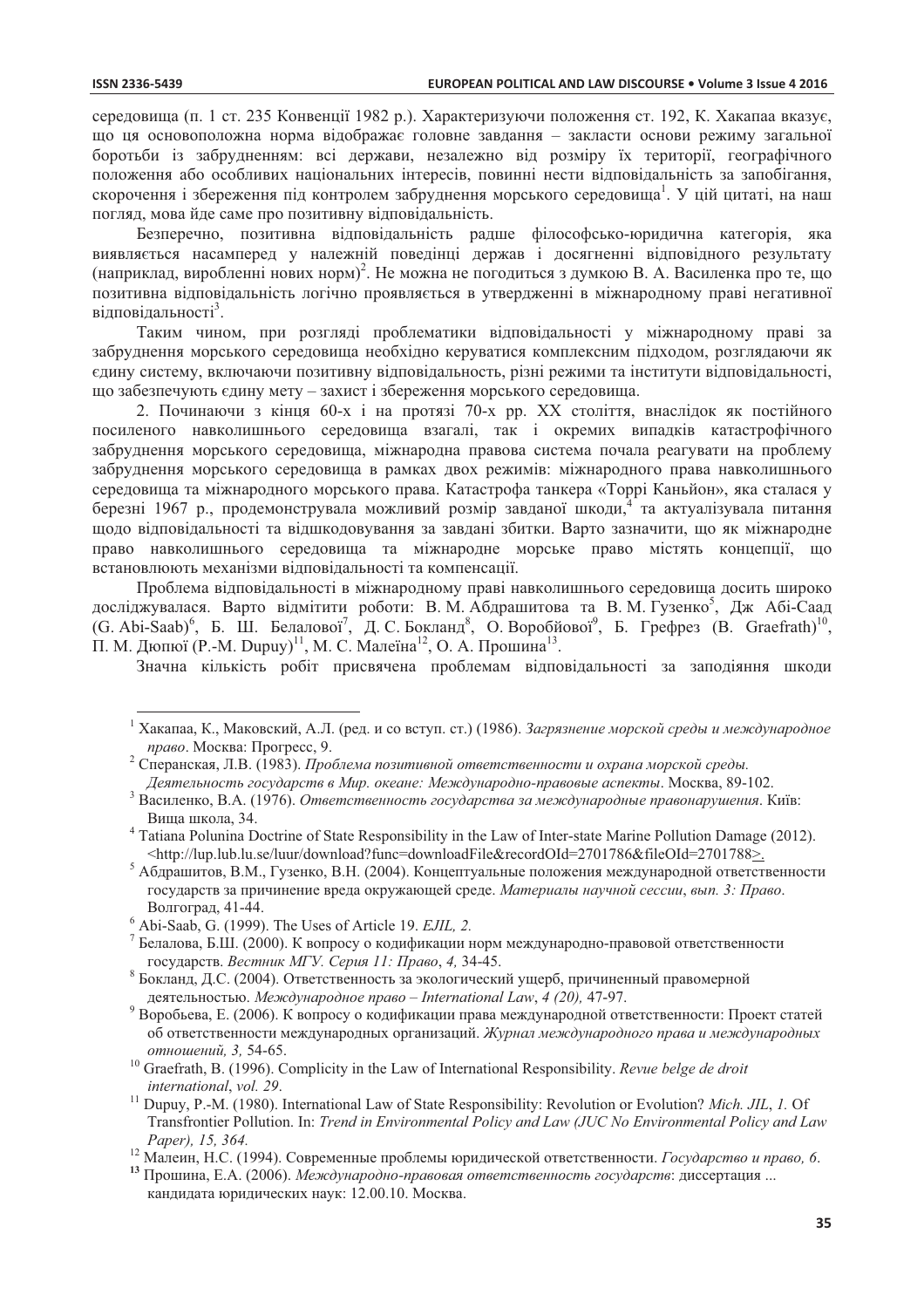навколишньому середовищу: В. М. Абдрашитов і В. М. Гузенко<sup>1</sup>, А. Е. Бойл<sup>2</sup>, П.-М. Дюпюї (Р.-М. Dupuy)<sup>3</sup>, О. В. Задорожний та М. О. Медведева<sup>4</sup>, В. М. Строчук<sup>5</sup>, О. С. Тимошенко<sup>6</sup>.

Менш активно аналізувалися питання, пов'язані з міжнародно-правовою відповідальністю за заподіяння шкоди навколишньому середовищу в процесі використання Світового океану: С. В. Виноградов<sup>7</sup>, М. А. Гицу<sup>8</sup>, Л. В. Сперанська<sup>9</sup>, В. П. Кириленко<sup>10</sup>.

Оскільки в рамках спеціального дослідження відсутня можливість самостійного аналізу загальних теоретичних і практичних питань міжнародно-правової відповідальності, ми будемо трунтуватися на доктринальних положеннях, праць, що стали класичними, В. А. Василенка<sup>11</sup> та I. I. Лукашука<sup>12</sup> і сучасних тенленціях колифікації норм про міжнародно-правову відповілальність держави.

Метою даного дослідження є комплексний аналіз правових засад міжнародної відповідальності держав, що виникають у разі невиконання зобов'язань з охорони морського середовища.

Слід зазначити міжгалузевий характер проблематики відповідальності у міжнародному праві за забруднення морського середовища, яка знаходиться в сфері регулятивного впливу трьох галузей міжнародного права: права міжнародної відповідальності, міжнародного права навколишнього середовища, міжнародного морського права, з безсумнівним впливом міжнародного приватного права. Цей зв'язок підкреслює Чень Чжу Чень (Chen-Ju Chen), вказуючи, що із метою ефективної реалізації стандартів права навколишнього середовиша, а особливо тих, що стосуються боротьби із забрудненням морського середовища, було запроваджено механізм відповідальності та компенсації завданої шкоди шляхом прийняття важливих міжнародних документів, а зокрема Принципу 13 Декларації Ріо 1992 року та Принципу 22 Стокгольмської декларації 1972 року.

<sup>&</sup>lt;sup>1</sup> Абдрашитов, В.М., Гузенко, В.Н. (2004). Концептуальные положения международной ответственности государств за причинение вреда окружающей среде. Материалы научной сессии, вып. 3: Право. Волгоград, 41-44.

<sup>&</sup>lt;sup>2</sup> Бойл, А.Э. (1992). Ответственность государства и обязанность охраны окружающей среды. СЕМП, 1989-90-91. Санкт-Петербург: СКФ «Россия-Нева», 216-220.

Dupuy, P.-M. (1980). International Liability of Transfrontier Pollution. In: Trend in Environmental Policy and Law (JUC No Environmental Policy and Law Paper), 15, 364.

 $\overline{a}$ Задорожній, О.В., Медведева, М.О. (2010). Відповідальність у міжнародному праві навколишнього середовиша. Міжнародне право навколишнього середовиша. Київ: Видав, дім «Промені», 187-212.

<sup>5</sup> Строчук, В.М. (2004). Понятие трансграничного ущерба окружающей среде в международном праве. Московский журнал международного права, 1, 114-128; Строчук, В. (2003). Обязательства государств по предотвращению трансграничного ущерба в международном праве. Белорусский журнал международного права.

<sup>&</sup>lt;http://evolutio.info/index.php?option=com content&task=view&id=899&Itemid=143>.

<sup>&</sup>lt;sup>6</sup> Тимошенко, А.С. (1992). Международная ответственность за ущерб окружающей среде. Верещетин, В.С., Виноградов, С.В., Даниленко, Г.М. (1992). Курс международного права: в 7 т. Москва: Наука. Т. 5: Отрасли международного права, 323-330.

 $\overline{7}$ Виноградов, С.В. (1979). Некоторые аспекты ответственности государств в области охраны окружающей среды. Междунар. право на службе мира. Москва: ИГПАН, 116-125; Виноградов, С.В. (1990). Международная ответственность за загрязнение морской среды. Мировой океан и международное право: Защита и сохранение морской среды. Москва: Наука, 192-209.

Гицу, М.А. (1978). Проблема международной ответственности государств в области охраны морской среды. Советское государство и право, 9, 76-80; Гицу, М.А. (1980). Ущерб как основание международной ответственности в свете проекта новой Конвенции по морскому праву. Материалы VII общ. собр. 1978 г. Москва, 96-101.

<sup>&</sup>lt;sup>9</sup> Сперанская, Л.В. (1983). Проблема позитивной ответственности и охрана морской среды. Деятельность государств в Мир, океане: международно-правовые аспекты. Москва, 89-102; Сперанская, Л.В. (1984). Международно-правовая ответственность государств за загрязнение Мирового океана. Москва: Наука.

<sup>10</sup> Кириленко, В.П. (1980). Международно-правовая ответственность государств за загрязнение Мирового океана военными кораблями. Морской транспорт. Сер.: Морское право и практика: науч.техн. рефератив. сб., 78 (328), 7-14.

теля. реферанция. со., 75 (525), 7-1..<br><sup>11</sup> Василенко, В.А. (1976). *Ответственность государства за международные правонарушения*. Киев: Вища школа.

<sup>12</sup> Лукашук, И.И. (2004). Право международной ответственности. Москва: Волтерс Клувер.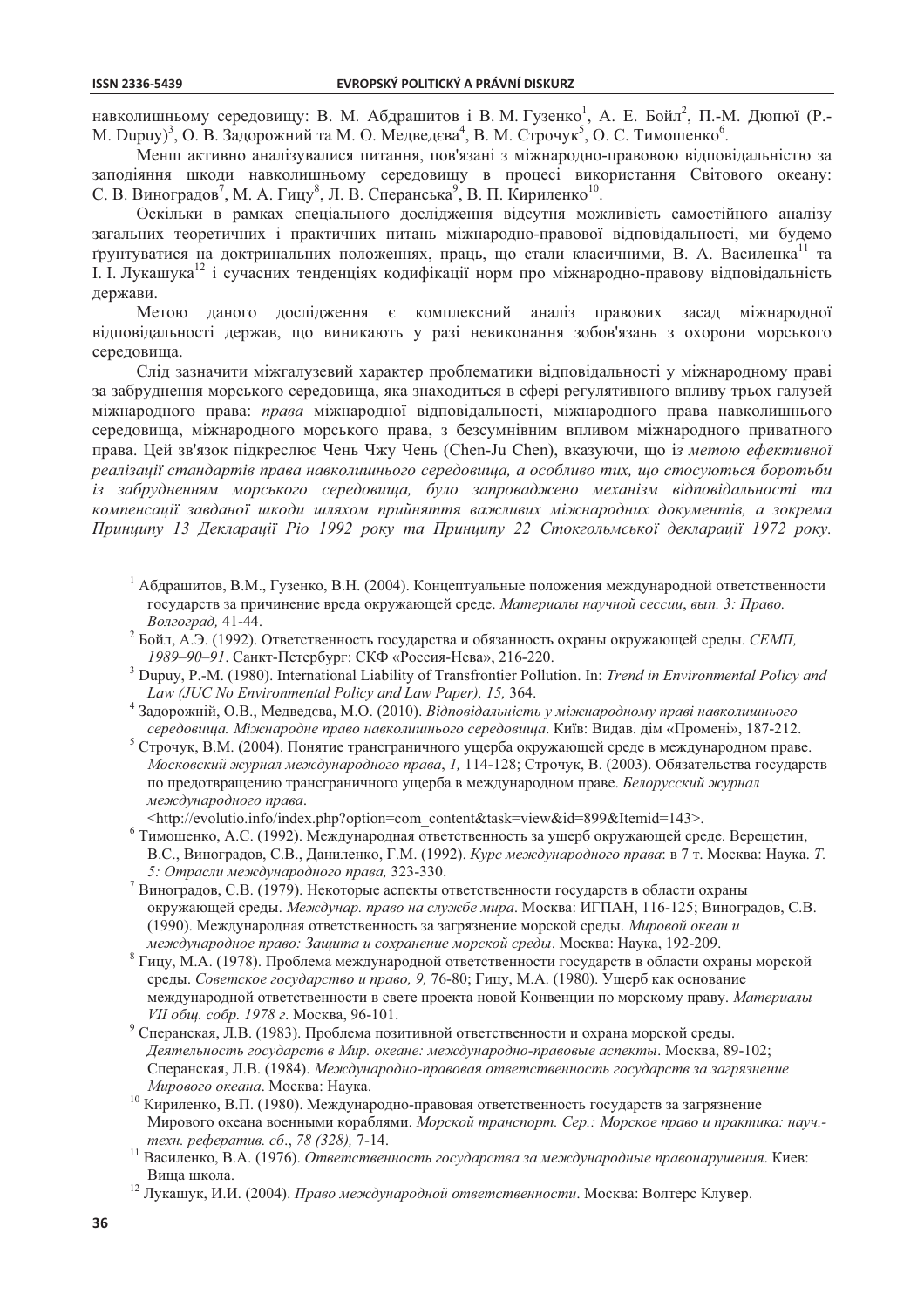Конвениія ООН з морського права об'єднала та запровадила засоби Міжнародної морської організації, які також становлять механізм відповідальності та компенсації.  $I$ 

Значущість проблеми конструювання механізму міжнародної відповідальності міжнародному праві охорони морського середовища визначається тим, що жоден режим попередження екологічної шкоди сам по собі не може забезпечити охорону навколишнього середовища без добре розроблених заходів відповідальності<sup>2</sup>.

3. Вілповілальність держави настає внаслідок порушення своїх зобов'язань з міжнародного права. Міжнародна відповідальність за шкоду навколишньому середовищу, що регулюється «вторинними» нормами міжнародного права, має свою специфіку, зумовлену як особливостями тих зобов'язань, які встановлені «первинними» нормами, договірними або звичайними, так і характером шкідливих наслідків, що настають у результаті порушення цих зобов'язань<sup>3</sup>. Тому необхідний як аналіз первинних, порушення яких тягне за собою відповідальність держави, так і вторинних норм, що регламентують міжнародно-правову відповідальність.

Фактичною підставою міжнародно-правової відповідальності держав є міжнародне правопорушення. Усі міжнародні правопорушення можна поділити на ординарні міжнародні правопорушення, серйозні міжнародні правопорушення і найбільш тяжкі міжнародні злочини, які, у свою чергу, класифікуються так: злочини проти миру, воєнні злочини і злочини проти людства. Міжнародно-протиправне діяння держави має місце, коли певна поведінка здійснюється державою і  $\epsilon$  порушенням міжнародно-правового зобов'язання цієї держави<sup>4</sup>.

Л. В. Сперанська вказує, що не кожне діяння держави може розглядатися як підстава його відповідальності, але лише таке діяння, яке порушує припис норм, тобто порушує зобов'язання, взяті на себе державою і відповідно порушує права іншої або інших держав, а в деяких випадках порушує права всіх держав<sup>5</sup>.

До відповідальності за договірним правом можна притягнути лише ті держави, які взяли на себе певні зобов'язання. На думку М.-Л. Ларссон (М.-L. Larsson), Договірне право виділяє п'ять методів правового регулювання відповідальності. По-перше, закріплення відповідальність у тексті договору, який держави зобов'язані виконувати відповідно до принципу добросовісного виконання взятих на себе зобов'язань. Відповідно до іншого методу, слід не торкатись питання відповідальності у тексті договору або ж навіть закріпити відсутність відповідальності держав у тексті договору. Третій метод пропонує розділити відповідальність між приватними особами та державами, відповідно до цього підходу приватні особи несуть пряму (повну) відповідальність, а держави – часткову. Четвертим методом є обов'язок держав, які ратифікували угоду, прийняти національне законодавство, яким буде передбачена відповідальність за конкретні правопорушення. Таким чином відповідальність держав зменшується на користь приватних осіб. Прикладом реалізації цього методу слугує ст. 235 Конвенції 1982 р. П'ятим методом є перехід до відповідальності приватного сектору, який функціонує на світовому ринку, зокрема це стосується питання забруднення нафтою. Прикладом реалізації цього методу слугує Кодекс поведінки 1990. $^6$ 

Негативною рисою сучасних міжнародних природоохоронних угод є те, що вони перелбачають можливість різних вілхилень і винятків із загального правила, містять леякі абстрактні й нечіткі формулювання, особливо ті, які стосуються визначення шкоди, у зв'язку з чим

<sup>&</sup>lt;sup>1</sup> Chen-Ju Chen The Liability and Compensation Mechanism under International Marine Environmental Law. <https://www.law.berkeley.edu/files/Chen-final.pdf>

<sup>&</sup>lt;sup>2</sup> Верещетин, В.С., Виноградов, С.В., Даниленко, Г.М. (1992). Курс международного права: в 7 т. Москва: Наука. Т. 5: Отрасли международного права, 325.

Умовний розподіл міжнародно-правових норм на «первинні» і «вторинні» був прийнятий Комісією міжнародного права ООН при дослідженні питання про відповідальність держав. Див.: Аgo, R. (1970). Second report on the state responsibility. *Yb. Intern. Law Commiss, vol. 2, 177-197.* 

<sup>4</sup> Лукашук, И.И. (2004). Ответственность государств за международно-противоправные деяния. Право международной ответственности. Москва: Волтерс Клувер, 381-393.

Сперанская, Л.В. (1984). Международно-правовая ответственность государств за загрязнение Мирового океана. Москва: Наука, 52.

 $6$  Larsson, Marie-Louise (1999). The Law of Environmental Damage: Liability and Reparation. Martinus Nijhoff Publishers, 169-171. <https://books.google.com.ua/books?id=NHxwtVy9MKMC&pg=PA170&lpg= PA170&dq =state+liability+the+marine+environment&source=bl&ots=4Fy5xNnilh&sig=4-tQpo7GnHy9 dhBHDdnwz8M6B64&hl=uk&sa=X&ved=0ahUKEwj0rMmOvuzNAhWJCCwKHZHlAuw4ChDoAQglMA I#v=onepage&q=state%20liability%20the%20marine%20environment&f=false>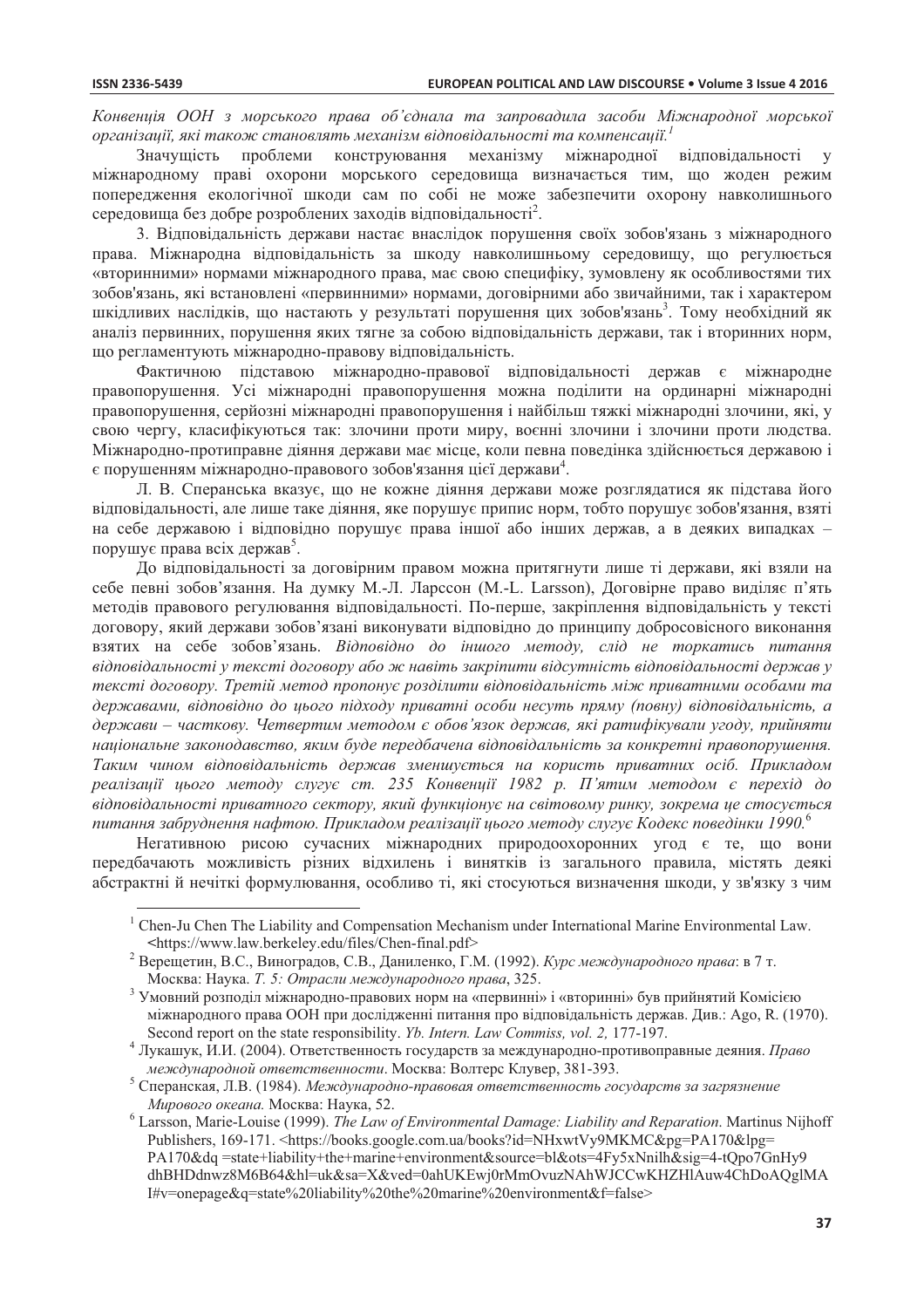встановити «порушення міжнародно-правового зобов'язання» держави є досить складним завданням<sup>1</sup>. Не є винятком угоди в сфері охорони морського середовища.

4. Тому є важливим встановлення юридичних підстав відповідальності держав, визначення їх природи та змісту. У зв'язку з цим В. А. Василенко зазначає: «...під юридичними підставами відповідальності держави за міжнародні правопорушення слід розуміти всю сукупність юридично обов'язкових приписів міжнародно-правових актів, на основі яких певний варіант повелінки держави кваліфікується як міжнародне правопорушення. У таких актах містяться явно виражені або припускаються заборони, що дають підставу характеризувати той чи інший спосіб дії як протиправний. Сукупність передбачуваних або припустимих міжнародно-правовим актом ознак міжнародного правопорушення являє собою модель можливої протиправної поведінки держави, від конструкції якої багато в чому буде залежати характер регулятивно-охоронних правових відносин, що виникають при здійсненні суб'єктом діянь, заборонених приписами даного акту»<sup>2</sup>.

Л. В. Сперанська під юридичними підставами відповідальності держав за міжнародні правопорушення розуміє всю сукупність юридично обов'язкових приписів міжнародно-правових актів та основних принципів міжнародного права, на основі яких певний варіант поведінки держави кваліфікується, як міжнародне правопорушення<sup>3</sup>.

В. А. Василенко, як і деякі інші вчені, значно розширює коло джерел юридичних підстав відповідальності держави, підкреслюючи, що вони не збігаються з колом джерел міжнародного права у їх традиційному розумінні. Так, до кола джерел юридичних підстав відповідальності В. А. Василенко зараховує три основні групи міжнародно-правових актів: перша група - міжнародний договір і міжнародний звичай; друга група – рішення міжнародних судів і міжнародних (міжурядових) організацій, що мають обов'язкову силу; третя група - окремі односторонні міжнародно-правові акти держав. Л. В. Сперанська включає в коло джерел юридичних підстав відповідальності основні принципи міжнародного права<sup>4</sup>.

Основні принципи (основні засади) міжнародного права, писав Р. Л. Бобров, - критерій законності всіх інших норм, що виробляються у сфері міжнародних відносин<sup>5</sup>. Що стосується міжнародного права охорони морського середовища, то принцип охорони морського середовища  $\epsilon$ тим критерієм законності, який повинні мати на увазі всі держави при виробленні всіх інших норм, до якої б сфери діяльності у Світовому океані не належали б ці норми<sup>6</sup>. І, відповідно, діяльність держав, що суперечить цьому принципу, повинна розглядатися як протиправна, незалежно від участі тієї чи іншої держави у відповідній угоді.

Міжнародно-правова відповідальність, яка відповідає англомовному терміну «responsibility», тісно пов'язана з концепцією належної обачності (англ. - due diligence), суть якої полягає в тому, що держава повинна проявляти «старанність», тобто вживати всіх необхідних заходів для попередження забруднення навколишнього середовища в результаті будь-якої діяльності, що здійснюється під її юрисдикцією або контролем<sup>7</sup>. Таким чином, держава не несучи відповідальності за протиправну діяльність фізичних або юридичних осіб, зобов'язана вжити організаційно-правових заходів для забезпечення належного контролю за такою діяльністю, попередження та припинення протиправних дій, покарання винних тощо. Порушення такого зобов'язання і призведе до міжнародно-правової відповідальності. Відповідно до преамбули Конвенції про запобігання забруднення моря скидами відходів та інших матеріалів 1972 р., держави, визнаючи, що згідно зі

<sup>&</sup>lt;sup>1</sup> Див.: Верещетин, В.С., Виноградов, С.В., Даниленко, Г.М. (1992). *Курс международного права*: в 7 т. Москва: Наука. Т. 5: Отрасли международного права, 326-327; Задорожній, О.В., Медведєва, М.О. (ред.) (2010). Відповідальність у міжнародному праві навколишнього середовища. Міжнародне право навколишнього середовища. Київ: Видав. дім «Промені», 192.

<sup>&</sup>lt;sup>2</sup> Василенко, В.А. (1976). Ответственность государства за международные правонарушения. Киев: Виша школа, 80.

<sup>&</sup>lt;sup>3</sup> Сперанская, Л.В. (1984). Международно-правовая ответственность государств за загрязнение Мирового океана. Москва: Наука, 58-59.

<sup>&</sup>lt;sup>4</sup> Сперанская, Л.В. (1984). Международно-правовая ответственность государств за загрязнение Мирового океана. Москва: Наука, 58-59.

<sup>&</sup>lt;sup>5</sup> Див.: Бобров, Р.Л. (1962). Современное международное право: Объективные предпосылки и социальное назначение. Ленинаград: Изд-во ЛГУ, 77.

 $\ddot{6}$ Детальніше див.: Сперанская, Л.В. (1978). Международно-правовая охрана морской. Москва: Наука, 157.

<sup>&</sup>lt;sup>7</sup> Виноградов, С.В. (1987). Международное право и охрана атмосферы. Москва: Наука, 149.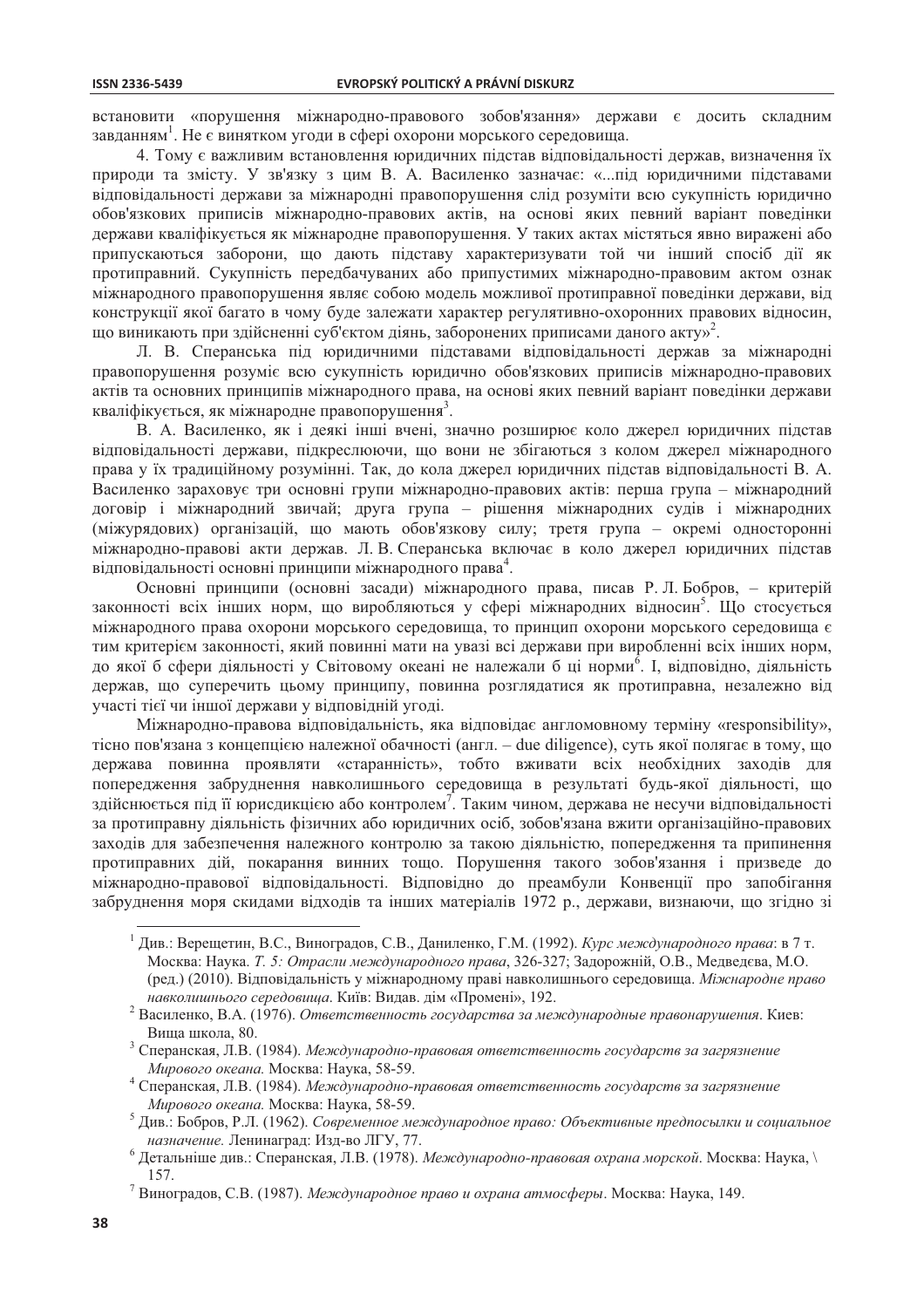Статутом ООН і принципам міжнародного права... несуть відповідальність за забезпечення того, щоб діяльність, що здійснюється у рамках їх юрисдикції або контролю, не завдавала шкоди навколишньому середовищу інших держав або районів, що знаходяться за межами дії національної юрисдикції.

Універсальні конвенції у сфері охорони морського середовища містять або повну заборону, наприклад, на захоронення певних речовин, або встановлюють обмеження на використання, перевезення і т. д. тих чи інших речовин, які можуть становити для морського середовища небезпеку в плані його забруднення. Положення цих конвенцій також є критерієм правомірної повелінки лержав. Буль-яке порушення їхніх вимог повинне розглялатися як пілстава відповідальності держави-порушника<sup>1</sup>.

Так, вимоги МАРПОЛ 73/78 повинні розглядатися як критерії в оцінці поведінки держав, якими необхідно керуватися при вирішенні питань про протиправність того чи іншого діяння і відповідно при постановці питання про відповідальність держави-учасниці Конвенції і порушення її зобов'язань по Конвенції. Але, оскільки міжнародні стандарти, що містяться в положеннях Конвенції, випливають із загального принципу охорони морського середовища, вони повинні лотримуватися всіма державами<sup>2</sup>.

Такі ж критерії правомірності поведінки держав у цій сфері містяться і в регіональних конвенціях.

5. Існування принципу міжнародної відповідальності за шкоду, заподіяну навколишньому середовищу, в даний час не викликає сумнівів, підтверджується міжнародною практикою, в тому числі рішеннями міжнародних судів і арбітражів<sup>3</sup>.

Загальні підстави міжнародно-правової відповідальності держав (responsibility) в екологічній сфері передбачено в документах як юридично обов'язкових, так і рекомендаційних<sup>4</sup>. В аналогічних джерелах знайшов закріплення принцип міжнародної відповідальності за шкоду, заподіяну морському середовищу. Наприклад, у ст. 194 Конвенції 1982 р., преамбулах Конвенції про запобігання забруднення моря скидами відходів та інших матеріалів 1972 р., МАРПОЛ 73/78, Міжнародної конвенції по забезпеченню готовності у випадку забруднення нафтою, боротьбі з ним та співробітництва 1990 р., п. 2 ст. V Конвенції про захист Чорного моря від забруднення 1992 р.

На думку К. Хакапаа, зі ст. 194 Конвенції 1982 р. випливає, що держава несе відповідальність за транскордонне забруднення, викликане приватною діяльністю, здійснюваною під її юрисдикцією або контролем, незалежно від того, проявило воно «належну турботу» про запобігання таких наслілків чи ні.

Як зазначає О. С. Тимошенко, незважаючи на загальне визнання існування принципу міжнародної відповідальності за шкоду, заподіяну навколишньому середовищу, реалізувати його складно. Сьогодні відсутній єдиний універсальний акт, який би врегулював міжнародно-правову відповідальність держав за шкоду навколишньому середовищу<sup>5</sup>. В основному прийняті документи, присвячені екологічним зобов'язанням держав, а не відповідальності як такої.

Про значимість проблеми в міжнародному праві свідчить те, що з 1978 р. Комісія міжнародного права ООН працює в напрямі «Міжнародна відповідальність за шкілливі наслідки дій. не заборонених міжнародним правом», з метою проведення кодифікації відповідних норм, оскільки Проект статей про відповідальність держав за міжнародно-протиправні діяння такого аспекту не передбачав. У 1997 р. Комісія вирішила поділити цю тему на дві: спочатку підготувати проект статей про попередження транскордонної шкоди від небезпечних видів діяльності, а потім почати

<sup>&</sup>lt;sup>1</sup> Сперанская, Л.В. (1984). *Международно-правовая ответственность государств за загрязнение* Мирового океана. Москва: Наука, 56.

 $2$  Сперанская, Л.В. (1984). Международно-правовая ответственность государств за загрязнение Мирового океана. Москва: Наука, 56.

Верещетин, В.С., Виноградов, С.В., Даниленко, Г.М. (1992). Курс международного права: в 7 т. Москва: Наука. Т. 5: Отрасли международного права, 323-324.

<sup>4</sup> Див.: Задорожній, О.В., Медведсва, М.О. (ред.) (2010). Відповідальність у міжнародному праві навколишнього середовища. Міжнародне право навколишнього середовища. Київ: Видав. дім «Промені», 188.

<sup>5</sup> Задорожній, О.В., Медведєва, М.О. (ред.) (2010). Відповідальність у міжнародному праві навколишнього середовища. Міжнародне право навколишнього середовища. Київ: Видав. дім «Промені», 187.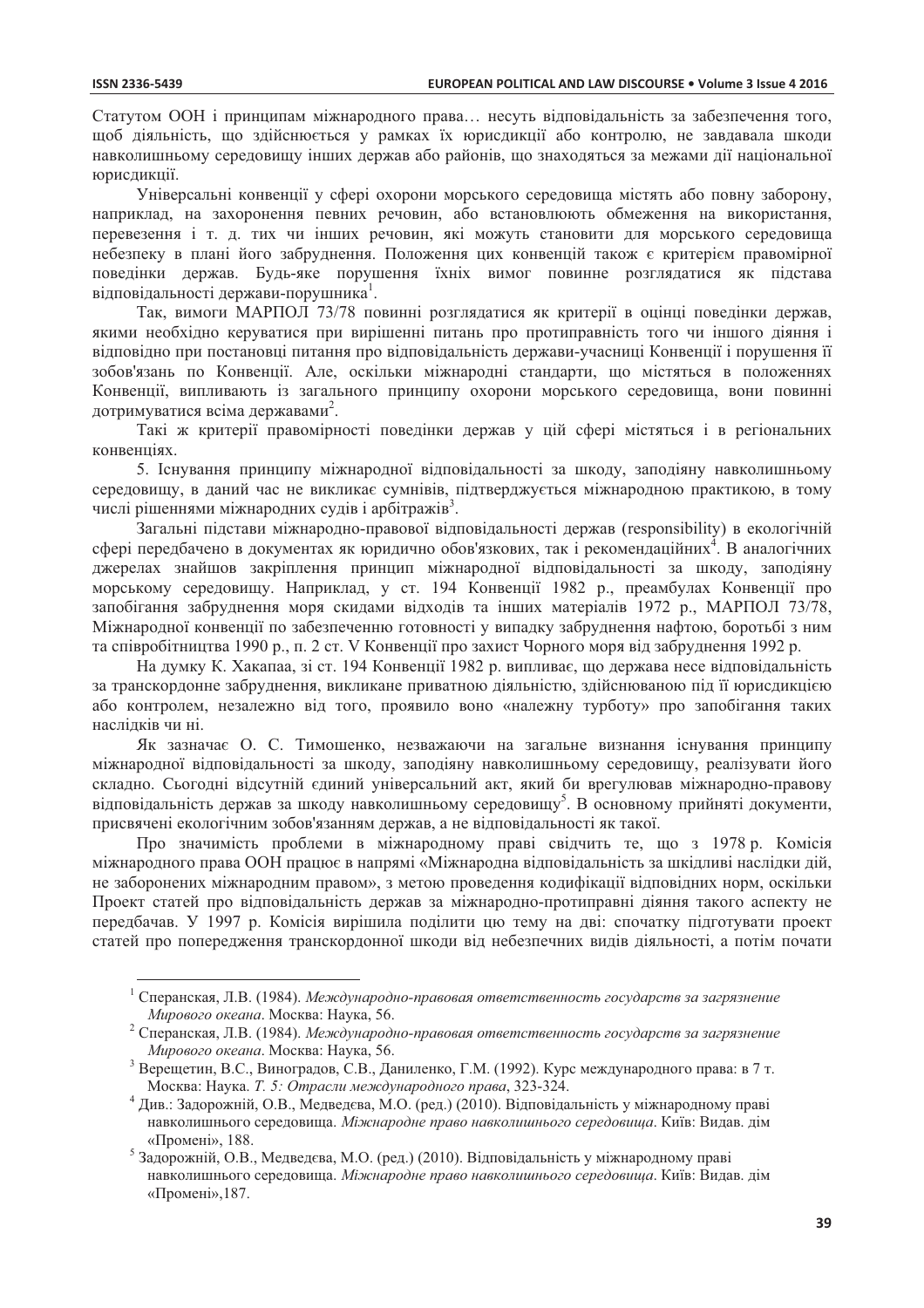роботу нал проектом статей про розполіл збитків у разі транскорлонної школи, заполіяної внаслілок небезпечних видів діяльності. Обидва варіанти були остаточно завершені у 2001 і 2006 рр.

Відповідальність за шкоду навколишньому середовищу, в тому числі за забруднення морського середовища, реалізується відповідно до принципів і норм, які належать до всього інституту міжнародної відповідальності держав<sup>2</sup>. Інститут міжнародно-правової відповідальності лержав заснований на нормах звичаєвого права. Не є винятком і питання вілповілальності лержав за шкоду, навколишньому середовищу. Загальні питання завлану міжнародно-правової відповідальності держав регламентуються Статтями про відповідальність держав за міжнароднопротиправні ліяння.

Джерело сучасного принципу відповідальності держав за шкоду навколишньому середовищу – міжнародний звичай, згідно з яким держави повинні утримуватися від дій, що можуть спричинити шкоду за межами їх юрисдикції<sup>3</sup>. У міжнародній судовій практиці цей принцип уперше було сформульовано у рішенні арбітражного трибуналу у справі про плавильний завод у Трейлі 1941 р., де зазначалося: «...жодна держава не має права використовувати чи дозволяти використовувати свою територію таким чином, щоб це могло завдати шкоди задимленням майну або особам на своїй території чи на території іншої держави у тому випадку, якщо таке забруднення спричинить серйозні наслідки, а збиток буде встановлено за допомогою явних і переконливих доказів»<sup>4</sup>.

Міжнародний Суд ООН підтвердив існування загального обов'язку держави не дозволяти використовувати свою територію всупереч правам інших держав у рішенні у справі про протоку Корфу 1949 р., а також визнав наявність цього обов'язку як частини міжнародного права навколишнього середовища в Консультативному висновку про законність застосування або загрози застосування ядерної зброї 1996 р.

6. Велика частина природоохоронних договорів, особливо багатосторонніх, не містять положень, що регулюють відповідальність. Коли договір включає відповідні положення, вони формулюються у найзагальнішій формі, як правило у вигляді відсилання до майбутніх угод про процедуру відшкодування збитків. Наприклад, Конвенція про охорону середовища Середземного моря 1976 р. містить статтю «Матеріальна відповідальність і компенсація», яка встановлює лише зобов'язання держави співпрацювати у розробці «процедур для визначення матеріальної відповідальності і компенсації за шкоду від забруднення морського середовища внаслідок порушення положень даної Конвенції та відповідних протоколів»<sup>5</sup>. Конвенція 1982 р. містить загальне положення щодо відповідальності у ст. 235, п. 3 якої передбачає, що держави «співробітничають у здійсненні діючого міжнародного права і в подальшому розвитку міжнародного права, що стосується відповідальності, для оцінки та відшкодування збитків або врегулювання пов'язаних з цим спорів, а також, коли доречно, в розробці критеріїв та процедур виплати належного відшкодування, таких, як обов'язкове страхування або компенсаційні фонди». Відповідно до п. 1 ст. XVI «Зобов'язання і відповідальність» Конвенції про захист Чорного моря від забруднення 1992 р., договірні Сторони несуть відповідальність за виконання своїх міжнародних зобов'язань із захисту і збереження морського середовища Чорного моря.

Розглядаючи питання відповідальності держав за міжнародним правом навколишнього середовища, слід також пам'ятати про обов'язок попередити шкоду, якій міститься у Міжнародній конвенцію про рятування 1989 р., відповідно до положень якої держави-учасниці зобов'язалися запобігати завданню шкоди навколишньому середовищу<sup>6</sup>.

<sup>&</sup>lt;sup>1</sup> Задорожній, О.В., Медведєва, М.О. (ред.) (2010). Відповідальність у міжнародному праві навколишнього сереловища. Міжнародне право навколишнього середовища. Київ: Вилав, лім «Промені», 205.

 $\sqrt{2}$ Виноградов, С.В. (1990). Международная ответственность за загрязнение морской среды. Мировой океан и международное право: Зашита и сохранение морской среды. Москва: Наука, 192.

Верещетин, В.С., Виноградов, С.В., Даниленко, Г.М. (1992). Курс международного права: в 7 т. Москв: Наука. Т. 5: Отрасли международного права, 325.

 $\overline{4}$ Trial Smelter (United States v. Canada), 16 April 1938 and 11 March 1941.

<sup>&</sup>lt;sup>5</sup> Selected multilateral treaties in the field of the environment (1983). Nairobi, 450. Цит. по: Верещетин, В.С., Виноградов, С.В., Даниленко, Г.М. (1992). Курс международного права: в 7 т. Москва: Наука. Т. 5: Отрасли международного права, 325.

 $6$  Axel Luttenberger Coastal States Responsibility with regard to places of refuge for ships in distress. <https://bib.irb.hr/datoteka/357325.scan0001 3.pdf>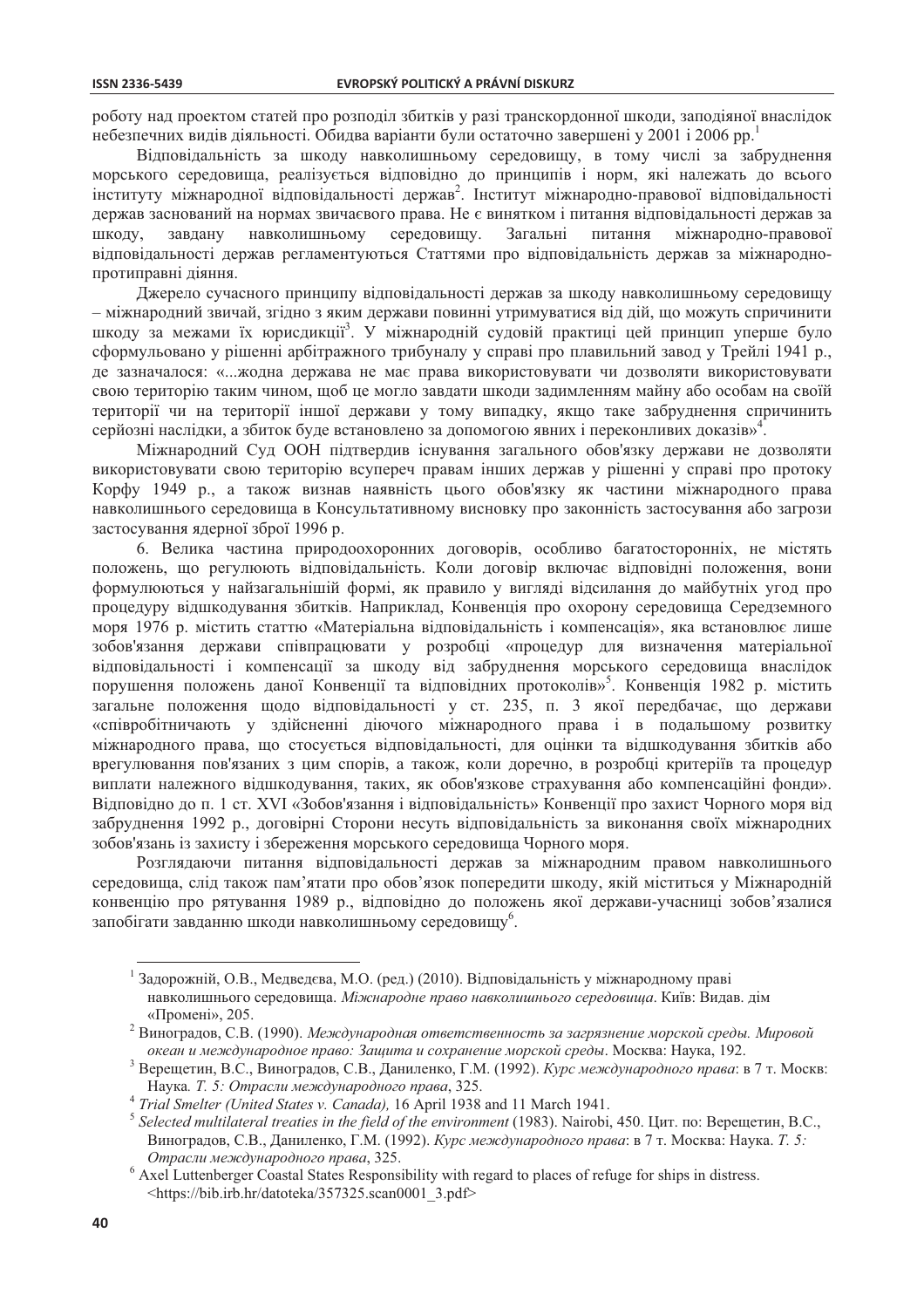7. Питання про відповідальність держав за шкоду навколишньому середовищу - частина більш широкої проблеми міжнародної відповідальності за правопорушення, яка знаходилася на розгляді Комісії міжнародного права ООН у період роботи III Конференції ООН з морського права (1973–1982 рр.). Тому в ході дискусій у Третьому комітеті III Конференції ООН з морського права було вирішено, що майбутня конвенція в силу свого широкого характеру не повинна містити детальні положення, які в майбутньому повинні бути включені в спеціальну міжнародну конвенцію<sup>1</sup>. Дж. Тімагеніс, аналізуючи стосовно проблеми відповідальності держав за забруднення морського середовища роботу III Конференції ООН з морського права, різні проекти і розроблені в той час тексти статей з морського права, зазначив суттєвий розвиток відповідних принципів в процесі роботи конференції. Разом з тим, на його думку, вони все ще мають значною мірою загальний характер і тому потребують ретельної подальшої розробки<sup>2</sup>.

## **References:**

Abi-Saab, G. (1999). The Uses of Article 19. EJIL, 2 [in English]. 1.

Ago, R. (1970). Second report on the state responsibility. *Yb. Intern. Law Commiss, vol. 2, 177-197* [in English]. 2.

 $\mathcal{E}$ Anzilotti, D. (1906). Responsibilité internationale des Etats... [International responsibility of States]. RGDIP.  $vol. 8. 1-2$  [in French].

 $4<sup>1</sup>$ Axel Luttenberger Coastal States Responsibility with regard to places of refuge for ships in distress.

<https://bib.irb.hr/datoteka/357325.scan0001 3.pdf> [in English].

Chen-Ju Chen The Liability and Compensation Mechanism under International Marine Environmental Law.  $5^{\circ}$ <https://www.law.berkeley.edu/files/Chen-final.pdf> [in English].

Dupuy, P.-M. (1980). International Law of State Responsibility: Revolution or Evolution? Mich. JIL, 1. Of 6. Transfrontier Pollution. In: Trend in Environmental Policy and Law (JUC No Environmental Policy and Law Paper), 15.364 [in English].

 $7.$ Graefrath, B. (1996). Complicity in the Law of International Responsibility. Revue belge de droit international,  $vol. 29$  [in English].

8. Larsson, Marie-Louise (1999). The Law of Environmental Damage: Liability and Reparation. Martinus Nijhoff Publishers, 169-171

<https://books.google.com.ua/books?id=NHxwtVy9MKMC&pg=PA170&lpg=PA170&dq=state+liability+the+marin</a> e+environment&source=bl&ots=4Fy5xNnilh&sig=4-

tQpo7GnHy9dhBHDdnwz8M6B64&hl=uk&sa=X&ved=0ahUKEwj0rMmOvuzNAhWJCCwKHZHlAuw4ChDoAQg lMAI#v=onepage&q=state%20liability%20the%20marine%20environment&f=false>[in English].

Selected multilateral treaties in the field of the environment (1983). Nairobi [in English]. 9.

10. Tatiana Polunina Doctrine of State Responsibility in the Law of Inter-state Marine Pollution Damage (2012).

<http://lup.lub.lu.se/luur/download?func=downloadFile&recordOId=2701786&fileOId=2701788> [in English].

11. Timagenis, G. (1980). *International control of marine pollution*. New York [in English].

12. Trial Smelter (United States v. Canada), 16 April 1938 and 11 March 1941 [in English].

13. Abdrashitov, V.M., Guzenko, V.N. (2004). Konceptual'nye polozhenija mezhdunarodnoj otvetstvennosti

gosudarstv za prichinenie vreda okruzhajushhej srede [Conceptual provisions of the international responsibility of States for environmental damage]. Materialy nauchnoj sessii, vyp. 3: Pravo [Materials of the scientific session, issue. 3: Law].. Volgograd, 41-44 [in Russian].

14. Belalova, B.Sh. (2000). K voprosu o kodifikacii norm mezhdunarodno-pravovoj otvetstvennosti gosudarstv [On the issue of codification of international law of State responsibility]. Vestnik MGU. Serija 11: Pravo [Herald of MSU. ser. 11: Law], 4, 34-45 [in Russian].

15. Bobrov, R.L. (1962). Sovremennoe mezhdunarodnoe pravo: Obektivnye predposylki i social'noe naznachenie [Modern international law: The objective prerequisites and social purpose]. Leningrad: Izd-vo LGU [in Russian]. 16. Bojl, A.Je. (1992). Otvetstvennosť gosudarstva i objazannosť ohrany okruzhajushhej sredy. SEMP, 1989–90–91

[State responsibility and duty to protect the environment]. Saint-Petersburgh: SKF «Rossija-Neva» [in Russian]. 17. Bokland, D.S. (2004). Otvetstvennosť za jekologicheskij ushherb, prichinennyj pravomernoj dejateľnosť ju

[Responsibility for environmental damage caused by lawful activities]. Mezhdunarodnoe pravo – International Law [International Law],  $4(20)$ , 47-97 [in Russian].

18. Butkevych, V.H. (2002). Mizhnarodno-pravova vidpovidal'nist'. Mizhnarodne pravo. Osnovy teorii: pidruchnyk [International legal responsibility. International law. Basic theory: a textbook]. Kyiv: Lybid' [in Ukrainian].

19. Vasilenko, V.A. (1976). Otvetstvennost' gosudarstva za mezhdunarodnye pravonarushenija [State responsibility for international offenses]. Kyiv: Vishha shkola [in Russian].

 $^{-1}$  Мировой океан и международное право: Защита и сохранение морской среды (1990). Москва: Наука,

 $2$  Timagenis, G. (1980). International control of marine pollution. New York, 65.